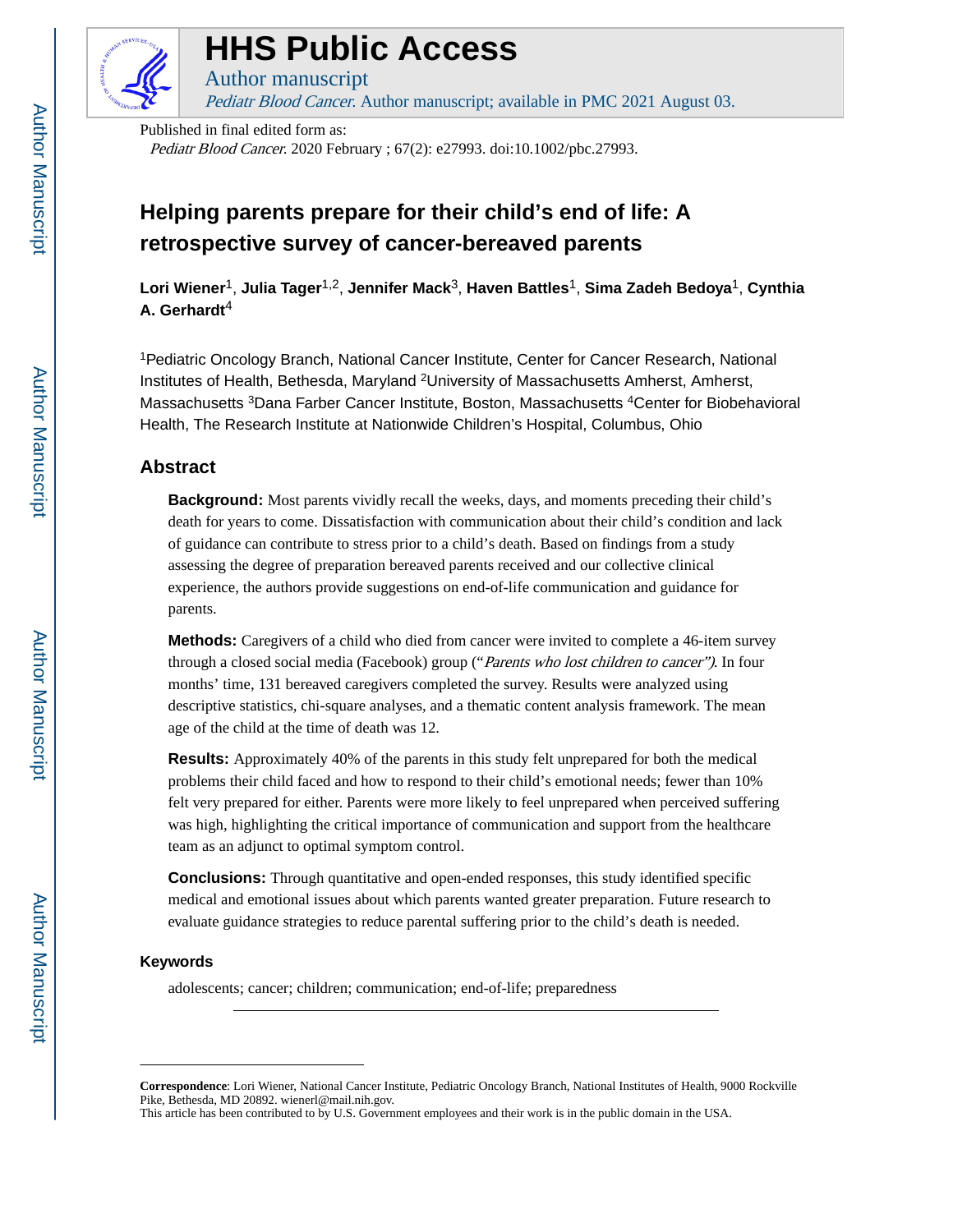Despite improvements in pediatric cancer care, malignant neoplasms are the leading cause of death by disease, representing 9% of overall deaths among children and adolescents in the United States.<sup>1</sup> Most parents vividly recall the weeks, days, and moments preceding their child's death for years to come. Although the child's medical team assists with the care of the child before death, parents continue to make decisions and serve as their child's primary caregivers through the EoL. However, dissatisfaction with perceived communication from medical staff about their child's condition, conflicting medical information from different sources, uncertainty surrounding expectations, and a lack of privacy can contribute to significant stress prior to a child's death and more severe parental grief.<sup>2,3</sup>

There is strong evidence supporting the need for children and their family members to receive anticipatory guidance for procedures, symptoms, and common emotional reactions throughout the cancer trajectory, including at the  $EoL<sup>4,5</sup>$  Bereaved parents report that they would have appreciated honest conversations, in which the possibility of death was mentioned by their child's medical providers, earlier in the treatment process.<sup>4</sup> Others describe having to make very difficult decisions without being fully informed.<sup>6</sup> Moreover, higher levels of parental preparation for their child's EoL period is associated with higher parent rankings of physician quality of care, suggesting that the provision of specific information regarding the child's death is valued as a central aspect of care.<sup>7</sup>

Although the importance of parent preparation during EoL care is well understood, there is a dearth of research addressing the particular domains in which this preparation should be given. Even less is reported on how to translate what is known into clinical practice.<sup>8</sup> Providers need specific guidelines about what type of preparatory information should be given to parents in terms of both anticipated physical changes and the child's emotional care needs. These topics have not been widely researched or addressed in the existing literature. As part of a larger study designed to understand multiple aspects of EoL care from the parent perspective, we aimed to assess the degree to which parents felt prepared to address their child's medical problems and emotional needs at the EoL, as well as the implications from lack of preparation. These findings are discussed in the context of how healthcare providers can better approach EoL discussions with families, thereby better preparing them for their child's EoL.

#### **1 | METHODS**

#### **1.1 | Participants**

Caregivers who lost a child to cancer were invited to complete a 46-item survey through a closed social media (Facebook) group ("Parents who lost children to cancer"). The group included members from all 50 United States, Canada, Australia, the Philippines, and several European countries.

#### **1.2 | Procedures**

With permission from the site administrator, a Facebook group member posted a link to the survey along with an explanation about the study, including information regarding its purpose, risks/benefits, and rights as a research participant. Members of the group were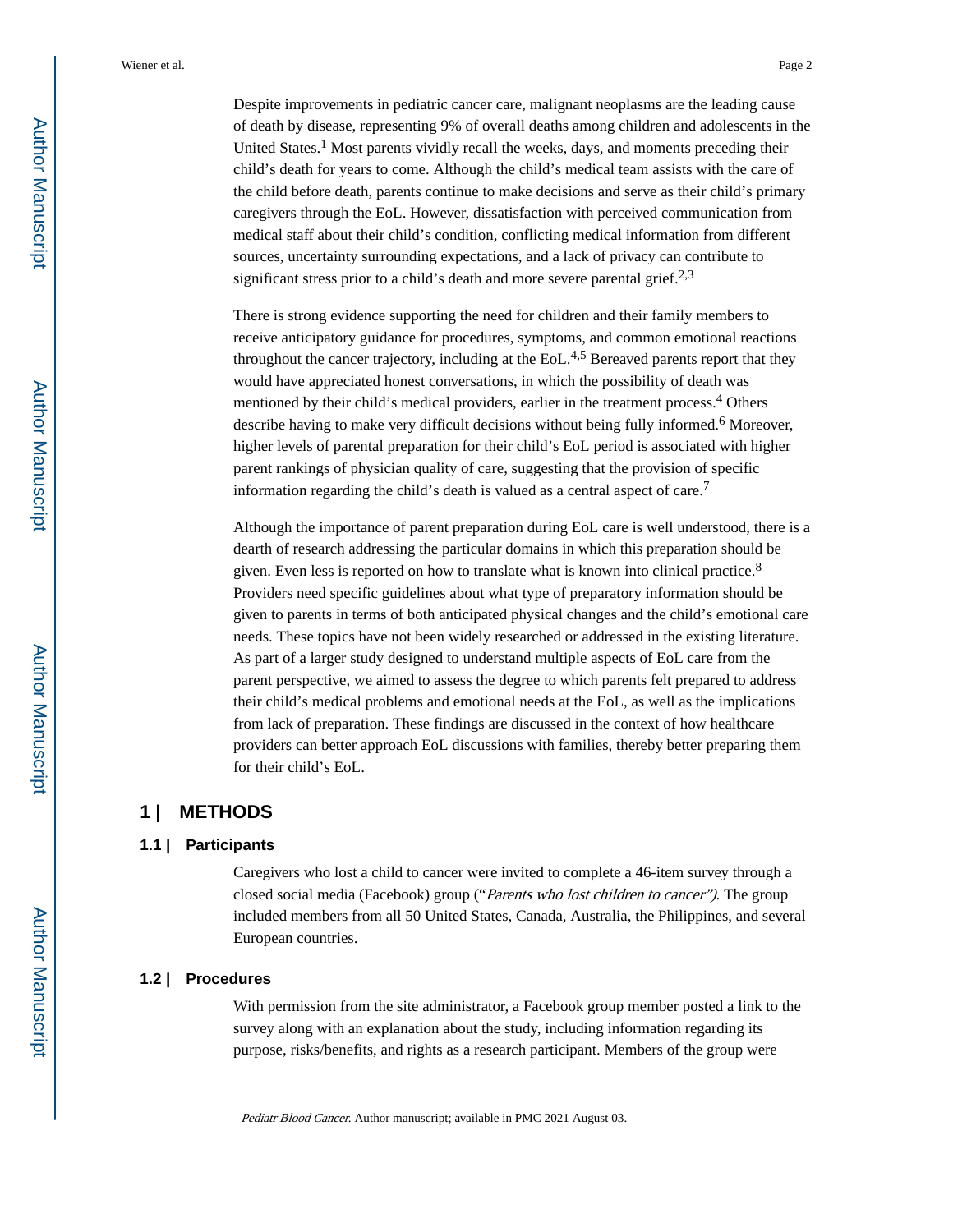asked not to share the link with other bereaved parents so as to ensure that data remained specific to those who lost a child to cancer. No member of the research team was added to the Facebook group. The survey remained open from March to June 2018. The group member sent three reminders in the form of posts to the Facebook group, with a link to the survey, three weeks apart during the first two months the study was open and once a week during the last month of the study to improve recruitment. Personal identifiers were not collected. Study approval was obtained from the National Institutes of Health Office of Human Subjects Research Protection, who determined that signed informed consent was not required.

#### **1.3 | Measures**

**1.3.1 | EoL preference survey—A** 46-item survey was developed by the authors (LW, SZB, TYS, and CAG), pediatric psychosocial oncology professionals from several institutions (psychologists, nurses, social workers, psychiatrists, and oncologists) with input from bereaved parent advocates. It contained assessments of support services provided throughout the child's EoL care and perceived psychosocial needs of the child and family before, during, and after the child's death from cancer. Participants were also asked separate questions about how prepared they felt to address their child's medical needs and their child's emotional needs at the EoL ("not at all prepared," "a little prepared," "somewhat prepared," or "very prepared"), whether they perceived their child to have suffered at the time of death ("not at all," "somewhat," "very much," or "other"), and suggestions for cancer centers to help families to feel better prepared. The question on suffering was recoded, as several responses in the "other" category could be labeled "don't know" or recoded into the existing categories. Data were reported as "not at all," "somewhat/very much," and "don't know."

The survey was administered through SurveyMonkey with branching logic directing participants to answer questions relevant to their respective experiences. The survey took participants approximately 20 minutes to complete.

#### **1.4 | Data analyses**

One hundred and seventy-eight bereaved caregivers of children with cancer (ages 0–39) began the survey. Our analyses focused on the participants whose children were 24 years old or younger at death ( $n = 167$ ), to be inclusive of children, adolescents, and emerging young adults.

Due to survey drop-off, approximately 78% of participants answered the questions pertaining to preparation for their child's medical problems ( $n = 131$ ) and emotional needs  $(n = 130)$  at EoL; analyses presented below are limited to these respondents. There were no significant differences between those who answered these questions and those who did not in terms of caregiver age, child age at death, child's cancer type, caregiver race, caregiver ethnicity, length of illness, or place of death. Descriptive statistics were used to present the overall findings. Chi-square analyses were used to compare those who were medically prepared, or emotionally prepared for EOL, and those who were not on various categorical outcomes.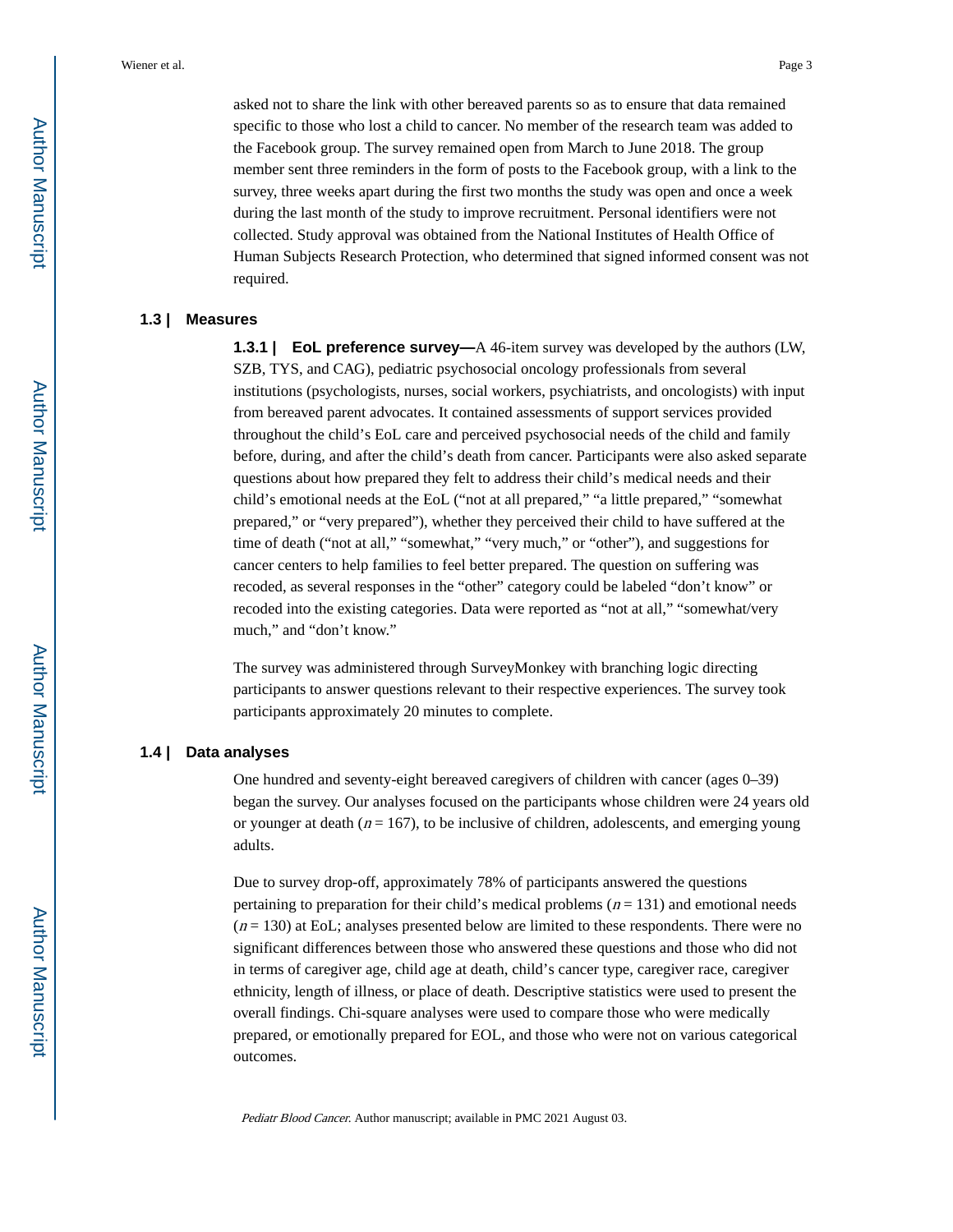As participants also had the option to provide open-ended written responses, a thematic content analysis framework was used to analyze each of these verbatim responses.<sup>9</sup> Three independent coders reviewed all 79 open-ended responses to obtain an overall understanding of the material. The responses were reread to generate preliminary categories of themes and then together the coders inductively developed coding themes consisting of five categories. A coding dictionary was created. Two coders with experience in qualitative and psychosocial research (LW and JT) independently coded the responses and communicated regularly to review the coding process. Only minor discrepancies were identified; these were discussed until full consensus was obtained.

#### **2 | RESULTS**

Demographic characteristics of the final analytic sample are provided in Table 1. Overall, more than three-quarters of participants were female (77.1%,  $n = 101$ ) and the deceased child's mother (74.8%,  $n = 98$ ). Almost all participants were Caucasian (95.4%,  $n = 125$ ) with a mean age of 48.4 years ( $SD = 7.3$  years; range, 29 to 71 years). The mean age of the child at death was 12.1 years (SD = 5.9 years; range, 0.6 to 24 years). Length of illness ranged from under one year (24.4%,  $n = 32$ ) to over five years (11.5%,  $n = 15$ ). Approximately half of the children died at home  $(47.3\%, n = 62)$ .

#### **2.1 | Preparation to address child's medical needs at the end of life**

Of the 131 total respondents to the question, "Did you feel prepared to address your child's medical needs during the end of life period?"  $37.4\%$  ( $n = 49$ ) felt "not at all" prepared. Twenty-eight percent ( $n = 36$ ) felt "a little" prepared, 26.0% ( $n = 34$ ) felt "somewhat" prepared, and 9.2%  $(n = 12)$  felt "very" prepared.

#### **2.2 | Preparation to address child's emotional needs at the end of life**

Of the 130 total respondents to the question, "Did you feel prepared to address your child's emotional needs during the end of life period?"  $40.5\%$  ( $n = 53$ ) indicated that they felt "not at all" prepared. Approximately half of respondents felt "somewhat" (28.2%,  $n = 37$ ) or "a little" prepared (21.4%,  $n = 28$ ), and 9.2% ( $n = 12$ ) felt "very" prepared.

#### **2.3 | Perceived suffering at the end of life**

Participants were asked, "Do you feel like your child suffered (i.e., pain, shortness of breath, anxiety) at the time of his/her death?" Just over two-thirds of the respondents (66.4%,  $n =$ 87) reported they perceived their child to suffer "very much" or "somewhat." Approximately one-fifth (19.8%,  $n = 26$ ) responded "not at all," and an additional 9.9% of participants ( $n =$ 13) responded that they didn't know. Participants who reported feeling not at all prepared for their child's medical problems at EoL were significantly more likely to have perceived that their child suffered somewhat/very much,  $\chi^2$  (6, n = 126) = 16.3, P = 0.01, relative to those who did not perceive suffering or did not know whether their child suffered. Those who perceived their child suffered somewhat/very much or didn't know how much they suffered were significantly more likely than parents whose children did not suffer to report that they did not feel prepared to meet their child's emotional needs at the EoL,  $\chi^2$  (6,  $n = 125$ ) = 12.7,  $P = 0.049$ .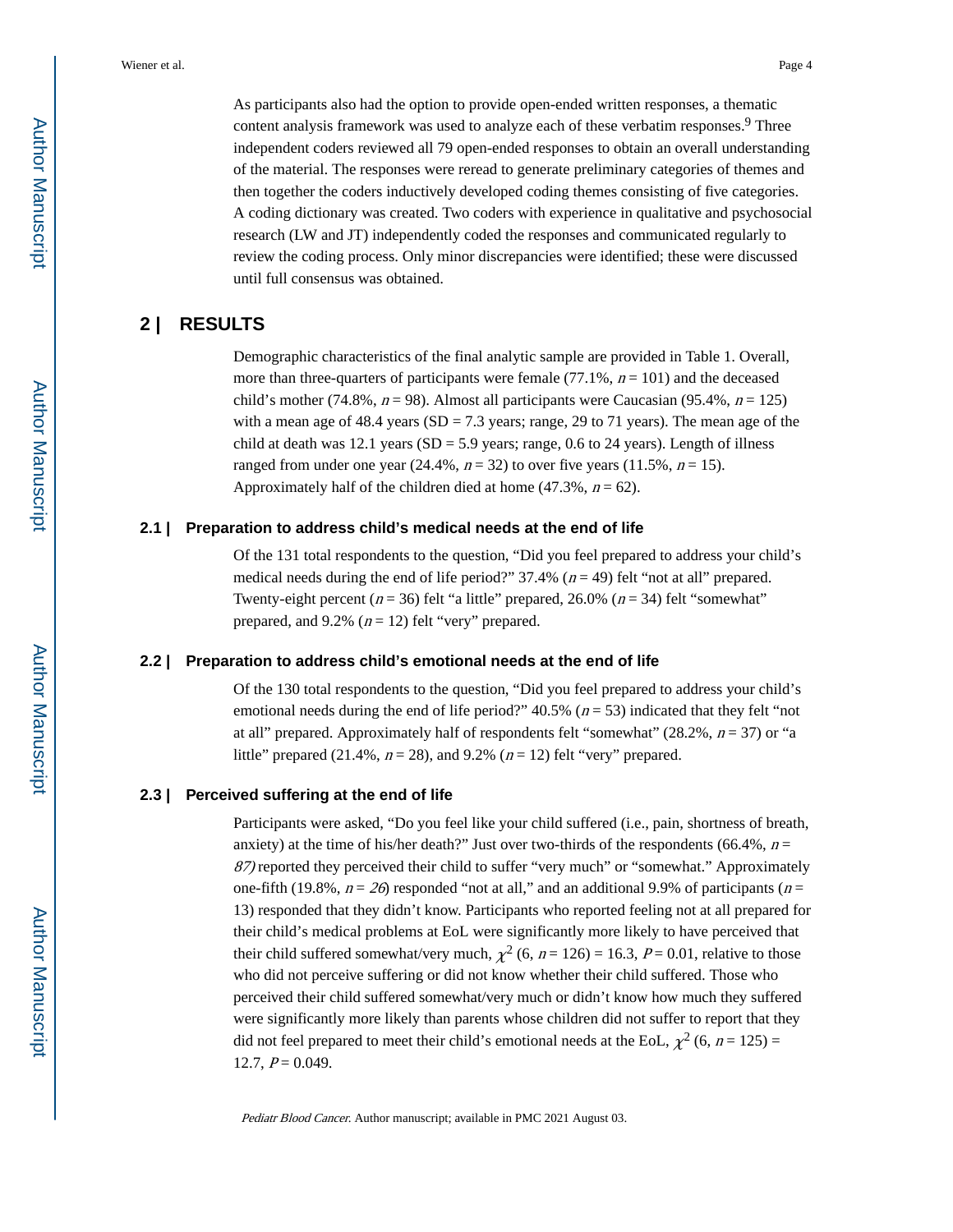#### **2.4 | What would help parents feel better prepared**

In response to the open-ended question, "If you didn't feel prepared for the kind of medical and/or emotional problems your child experienced, what would have been helpful?" 60% of parents (79 of those who answered the preparation questions) provided a written response. Resulting themes from these responses are in Table 2. In parallel to closed-ended items, 43%  $(n = 34)$  of parents expressed a desire for communication about medical and emotional issues at the EoL, and 10% ( $n = 13$ ) expressed a specific desire for communication regarding their child's prognosis. In addition to a discussion of prognosis, six subthemes emerged as necessary aspects of communication. Specifically, of the 41% ( $n = 34$ ) parents who described a desire for better communication, several wanted an explanation of symptoms and physical changes (41%,  $n = 14$ ), what to expect when death was near (32%,  $n = 11$ ), and how to address symptoms (24%,  $n = 8$ ). Parents also wished for preparation for potential upcoming medical interventions and what to expect after death.

Participants recognized the need for guidance about emotional topics from the medical team and from other bereaved parents. This included how to both talk with their child about death and prepare siblings. Sixteen percent of parents ( $n = 13$ ) reported that psychological support or counseling would have helped, specifically relating to the mental health of the child, caregiver, and grandparents. In addition, 11% of participants ( $n = 9$ ) commented about a need for more understanding and compassion from providers.

### **3 | DISCUSSION**

Given the rate of pediatric death from cancer, alongside the challenges of parents feeling a loss of control and watching their child suffer at EoL, the importance of providing interventions to reduce complicated or long-term grief is critical. Between 1997 and 2001, Mack et al. surveyed bereaved parents to determine factors associated with high-quality care at the end of their child's life.<sup>7</sup> Parents who reported better care were provided clear information on what to expect and felt prepared for circumstances surrounding their child's death. Although approximately two decades have passed since these data were collected, little has changed. Approximately 40% of the parents in this study felt unprepared for both the medical problems their child faced and how to respond to their child's emotional needs; fewer than 10% felt very prepared for either issue. Parents were especially likely to feel unprepared when suffering was perceived as high, highlighting the critical importance of quality communication and supportive care as an adjunct to optimal symptom control. Pervasive lack of preparation was identified despite mounting evidence for better outcomes associated with anticipatory guidance at the end of the child's life.<sup>5</sup> Although parents may never feel completely prepared, evidence suggests we can do better.

The question then becomes, how can we better serve the children and families we care for? Participants in this study eloquently described how higher quality communication could have improved their child's EoL experience, especially through honesty, openness, timeliness, and avoiding assumptions, and they raised specific topics of importance. First, several parents reported inadequate communication about prognosis. Although this issue has received significant attention in the literature,  $3,10-13$  challenges remain. Parents in our study described critical costs associated with poor preparation for prognosis, including an inability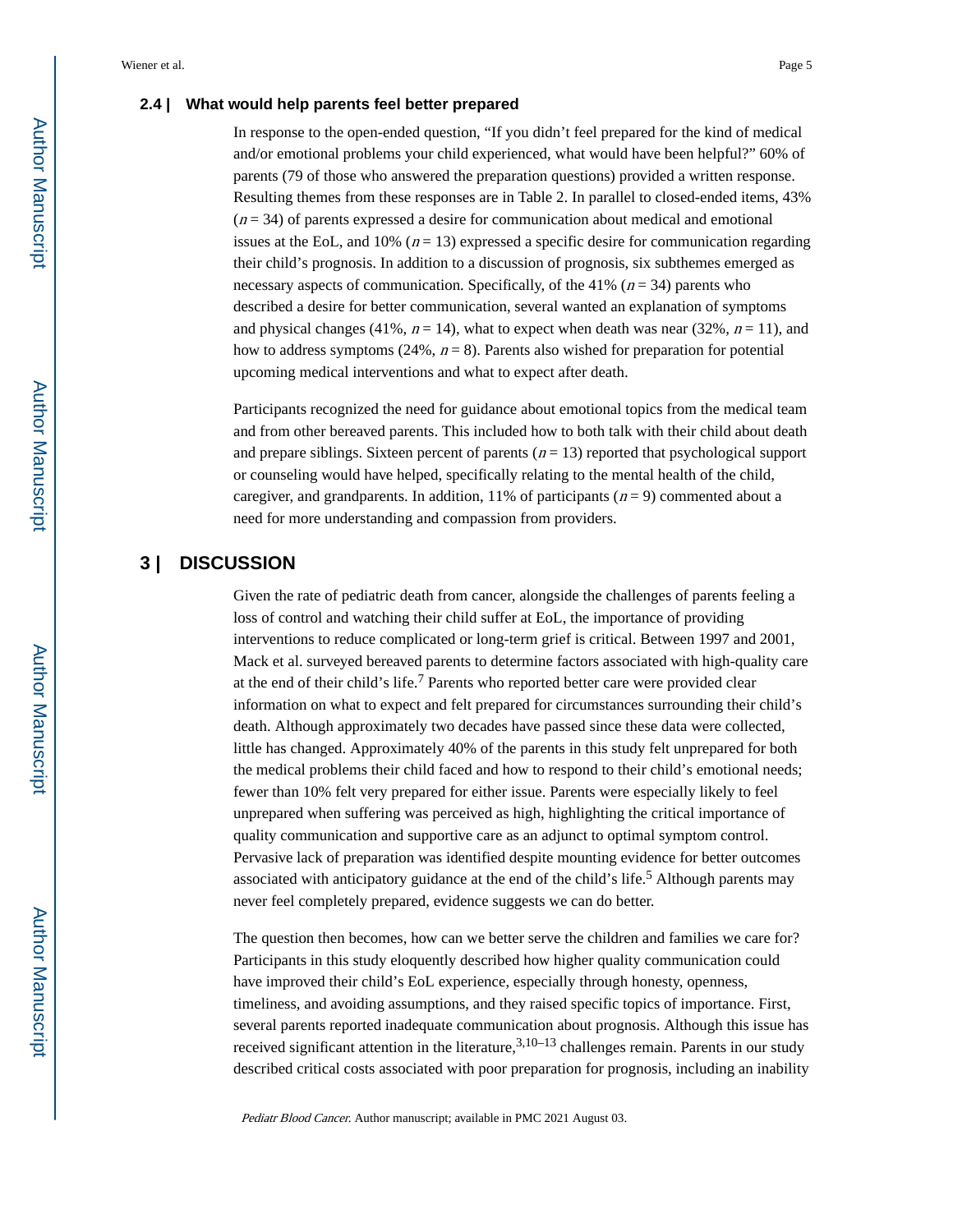to surround the child with loving family members at the EoL. Existing guidance for prognosis communication recommends<sup>14–16</sup> first asking parents about their understanding of their child's future. Clinicians can then offer more conversation about this issue, expanding on the parent's perception when needed and filling in gaps. Of note, these conversations often need to take place more than once over time, given their emotional weight, the potential for an evolving medical picture, and to continue to assess understanding and perhaps changing goals of care.

Second, parents wanted to understand expected physical changes at the EoL. Clinicians may understandably wish to avoid or protect vulnerable parents from this difficult topic, but the parents in our study emphasized its importance. Ongoing, compassionate conversations that describe the symptoms their child may experience, how their appearance might change, how distressing symptoms will be managed, and how to address their child's emotional needs can help them to feel better prepared to be a good parent to their seriously ill child.<sup>17</sup> This in turn can reduce the risk of profound guilt after the death of their child.<sup>18</sup> Clinicians can ask parents if it would be helpful to talk about what may happen to the child physically as death nears, and after death, then offer honest information about what may come.

Third, parents expressed a need for guidance on talking with the child about death. Many are eager to receive assistance with developmentally appropriate words that take into account the family's cultural or religious views, and previous experiences with death. Guidance on ways to elicit worries that the child may be harboring is often appreciated. Prior work has demonstrated the importance of open conversation about dying as a way of best supporting a child.<sup>19–22</sup> Even when conversations occur late in care, children report benefiting and not being harmed when included in discussion about the end of curative treatments.<sup>23,24</sup> Yet parents often struggle with the best ways to open these conversations and may wonder whether such a conversation is really in a child's best interests.<sup>25–27</sup> Parents need to be assured that they are doing everything possible to support and comfort their children and children need to be assured that they will not be alone and that they will be remembered.<sup>24</sup> Advance care planning guides for adolescents and young adults and evidence-based interventions provide clinicians with tools for assisting patients with these conversations. 28–30

Although clinicians sometimes wait for parents to ask about these topics or look for signals that such a conversation would be welcomed, our findings suggest that these three topics should be offered to all parents in this situation. In this difficult phase, many parents experience a profound sense of isolation and abandonment. Being treated with compassion is a basic underlying need of parents of dying children and can-not be overlooked. Although avoidance of difficult conversations may seem to be one way to show compassion, these parents felt the opposite to be true—wading into these deep waters with them helped them to feel less alone.12,31–33

Quality communication is associated with greater parental peace of mind and trust in the physician.12,31 This requires honest and open communication throughout the cancer trajectory. Family-centered communication and care can be achieved from a skilled multidisciplinary healthcare team that adopts a comprehensive and integrative care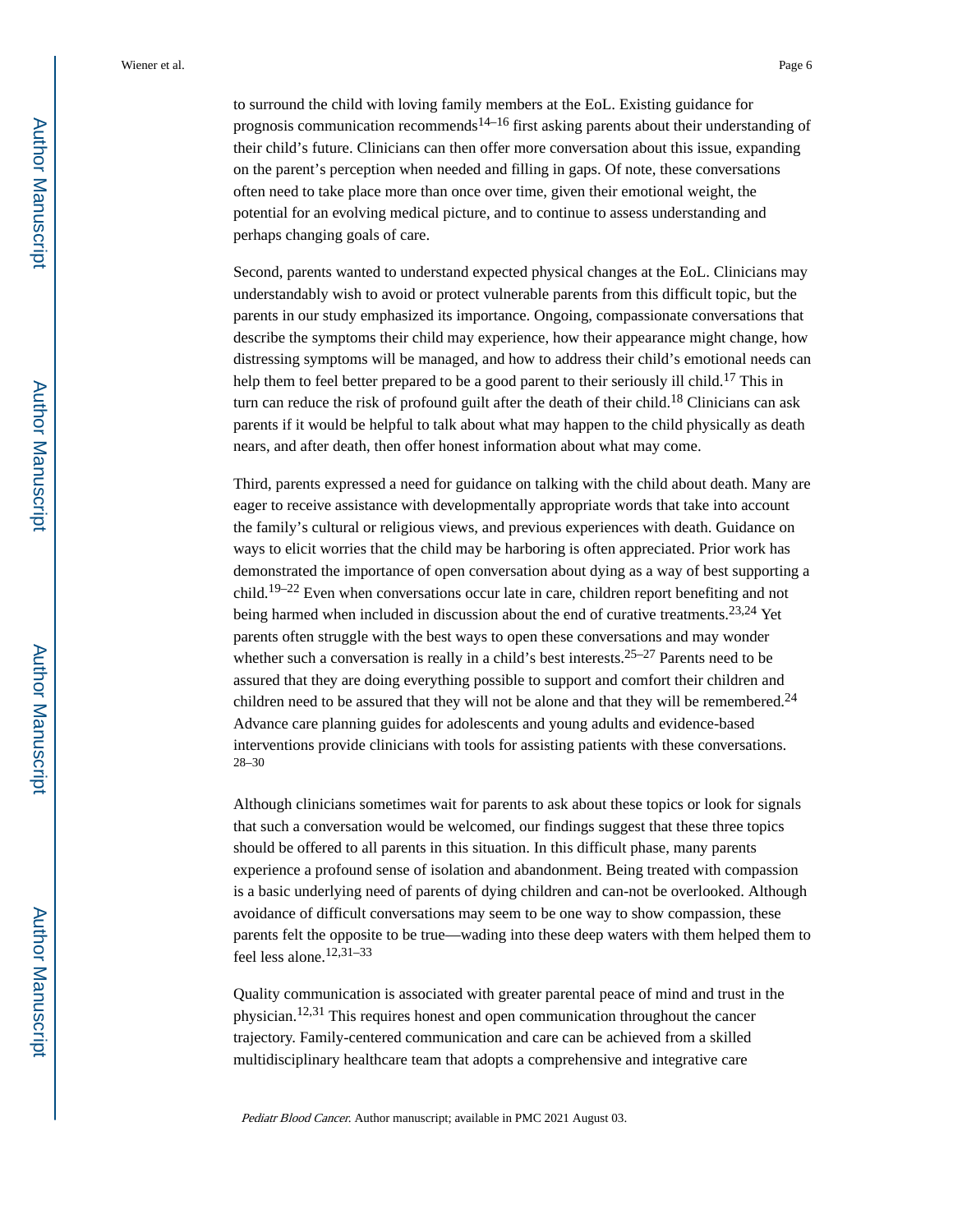approach<sup>33</sup> throughout the cancer trajectory. This approach must be attentive to how differently parents process information,  $34$  particularly when under great stress and the need to allow time for questions to arise<sup>35</sup> even when it appears that treatment decisions have been made.

#### **3.1 | Additional considerations for helping families prepare for end of life**

Although limited evidence-based data exist about the most appropriate words to use or the exact timing for these difficult conversations, in Table 3, the authors share best practice examples from their collective clinical experiences. No two families are exactly alike and therefore our approach to these conversations must always reflect where a particular family is in terms of their readiness to talk about how to help prepare their child. Timing is critically important. Although we know that conversations about what to expect as the death of the child nears are usually most helpful in the days or weeks before the child's death, some parents may wish to learn about these issues earlier and some may never seem ready. For the latter, consider the 40% of families who recall never being prepared for their child's medical or emotional needs at the EoL. Continue to invite parents to join you in making sure that they feel as prepared as possible to provide the best care for their child. As death nears, it is not only important for us to improve care and the child's quality of life, but to improve outcomes for bereaved parents. This requires us to reduce decisional regret, whenever possible.

For each of these topics, we recommend a general approach of, first, asking parents about their hopes and worries for their child, so that hopes can be supported and worries addressed in conversations and care. Second, we assess readiness to address these topics by asking, for example, "Would it be helpful to hear more about what to expect for your child as his or her illness continues to progress?" If parents are open to these topics, we then explore what aspects of the future would be most helpful to understand. Some parents are most focused on the expected prognosis and timeline; others on physical changes and what will happen after death; and still others on how to help their child feel protected and loved during this impossible time. Some parents need to address all of these topics; others are not ready but may need reassurance that we can return to these topics if and when the time is right. We then provide information about parents' concerns in honest and simple language, emphasizing that our guidance reflects what we have learned from experience with other children, and that we will also work to meet their child's unique needs, with their help and guidance. We sometimes reflect with parents, for example, on things we have noticed about their child as being especially important or bothersome and commit to attend carefully to that experience. Once this information has been shared, we ask parents how they are feeling, and whether there are other concerns that we need to address. Then we commit to next steps in care and to continued conversations in service of best care for the child.

Despite the skill level of the medical team or individual provider or how gently parents are invited to consider their child's impending death, some parents may never be ready for these conversations. We strive for open, honest, and timely communication, but this work is as much an art as it is a science. It can be exceedingly emotionally challenging and also exceptionally rewarding when we can truly partner with families. Less severe parental grief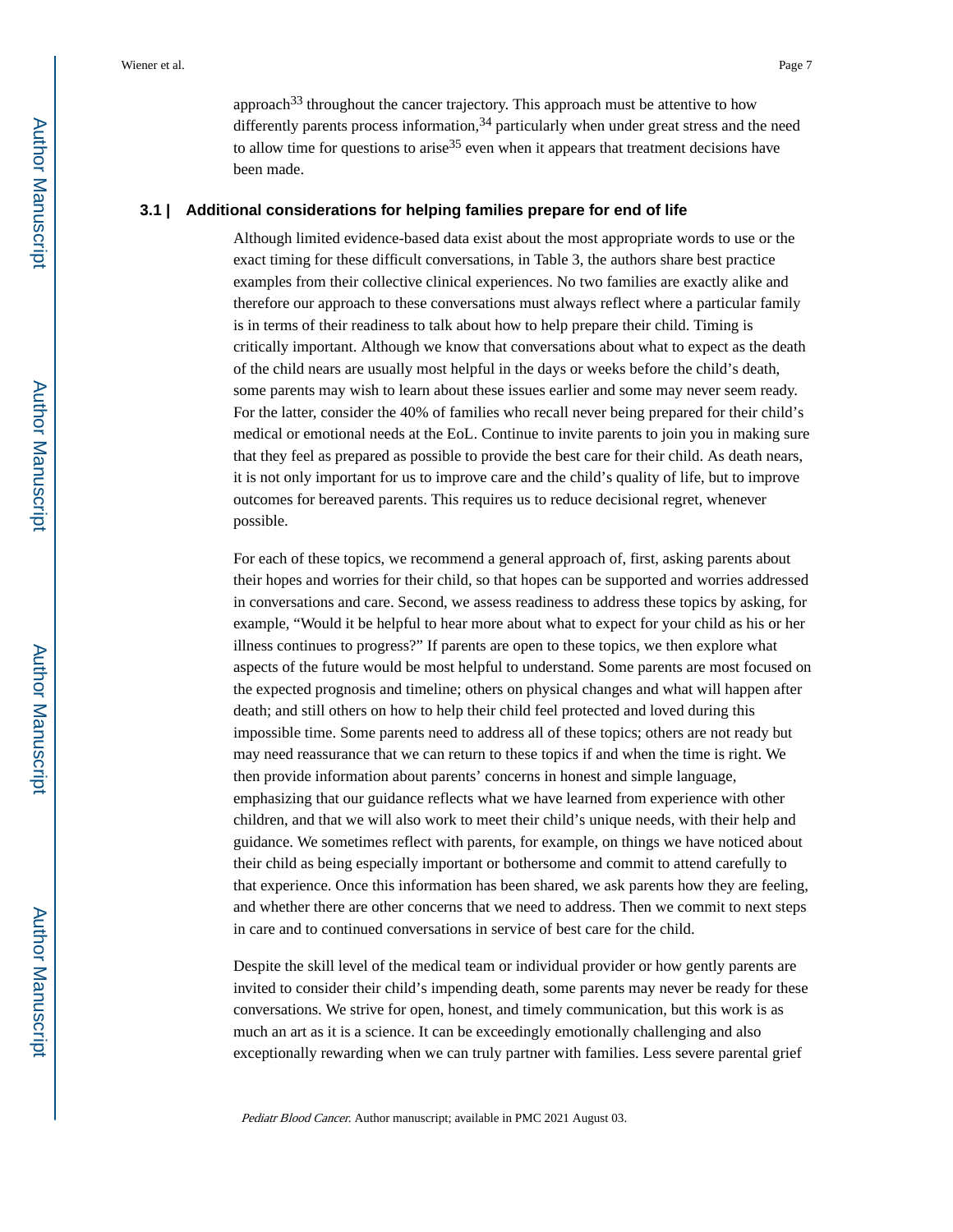responses are associated with parents' trust in their providers regarding their child's symptoms,  $36$  as well as having quality communication with their physician.  $3$  The opportunity to walk this path with parents at the most difficult time of their life is an honor. It is also an opportunity to help them go on after their child is gone.

#### **3.2 | Limitations**

This study was limited to bereaved parents who had access to social media, were able read and write in English, and were members of this closed Facebook support group. The sample had limited racial/ethnic and gender diversity. The survey also did not ask how recently the death of the child occurred, which may influence responses. Due to the retrospective study design, we do not know whether a parent might have had different responses to what would have been most beneficial if asked while their child was still alive. It was also not possible to determine the response rate from the study, as data on how many members of the Facebook group signed onto the site the days the study was open were unknown. As participants voluntarily joined the Facebook group, selection bias might have resulted in a skewed cohort. Although this study was not designed to assess the impact of a closed internet group on recruitment, online recruitment was a potential strength of the study as it provided an opportunity to learn from and discover new information from bereaved parents from a wide geographic area. We also did not specifically ask if palliative care was part of the overall care at the end of the child's life. Children with cancer who receive formal palliative care services experience improvements in physical and psychological symptoms, and increased number of and earlier discussion about EoL care.<sup>32,37–40</sup> Improved bereavement outcomes are possible for parents whose children received palliative care services that helped control distressing symptoms and for whom preparation for EoL was provided.<sup>41-43</sup>

As death approaches, parents are expected to be able to prepare their children for what is to come. Our study identifies specific medical and emotional issues about which parents want greater preparation. They rely on the healthcare team to initiate timely conversations, provide honest information, and guide them in this difficult task. Fortunately, the field of pediatric oncology has begun to embrace earlier integration of palliative and EoL care, <sup>44,45</sup> which includes quality communication within collaborative care models.<sup>28,46</sup> It is our hope that in the future, most parents whose child will not survive their cancer will feel better prepared to address their child's needs as the end of his/her life nears. It is the responsibility of the medical team to ensure that patients and their caregivers benefit from open and honest communication before, during, and after the EoL period, as well as supportive counseling, guidance, understanding and compassion from providers, and access to additional services if needed.

#### **ACKNOWLEDGMENTS**

The authors gratefully acknowledge Peter Brown for his leadership in making this survey possible. We greatly appreciate the guidance and wisdom provided by Victoria Sardi-Brown, PhD, in the construction of the survey. We are also grateful to Dr. Justin Baker and parents on the St. Jude Bereaved Parent Steering Council for reviewing and assisting in the key questions and wording used in the survey.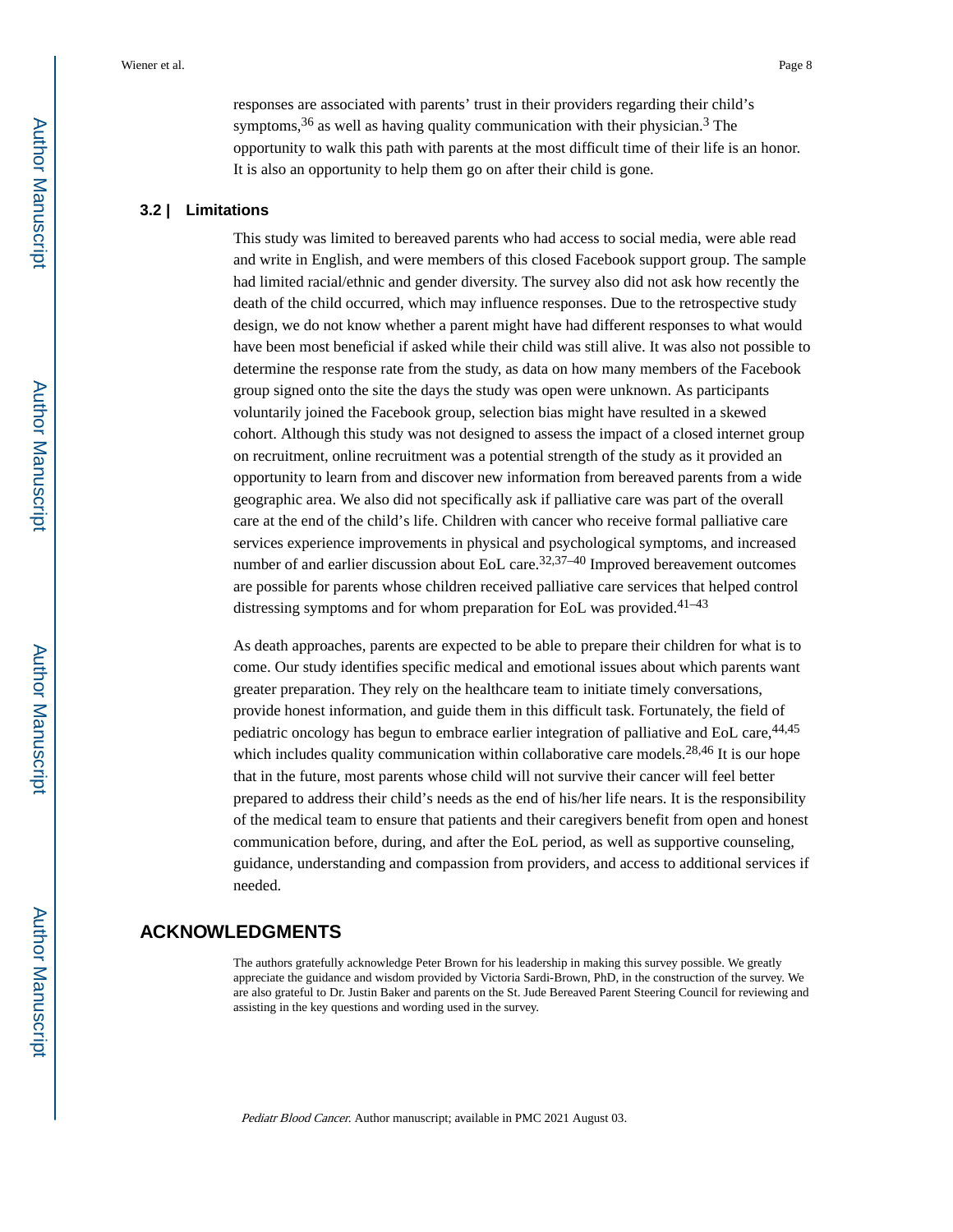#### **Funding information**

This work was supported by the Intramural Program of the National Cancer Institute at the National Institutes of Health.

#### **Abbreviations:**

**EoL** end of life

#### **REFERENCES**

- 1. Cunningham RM, Walton MA, Carter P. The major causes of death in children and adolescents in the United States. N Engl J Med. 2018;379:2468–2475. [PubMed: 30575483]
- 2. Aschenbrenner AP, Winters JM, Belknap RA. Integrative review: parent perspectives on care of their child at the end of life. J Pediatr Nurs. 2012;27(5):514–522. [PubMed: 22920662]
- 3. Mack JW, Wolfe J, Grier HE, Cleary PD, Weeks JC. Communication about prognosis between parents and physicians of children with cancer: parent preferences and the impact of prognostic information. J Clin Oncol. 2006;24(33):5265–5270. [PubMed: 17114660]
- 4. Midson R, Carter B. Addressing end of life care issues in a tertiary treatment centre: lessons learned from surveying parents' experiences. J Child Heal Care. 2010;14(1):52–66.
- 5. Thompson AL, Young-Saleme TK. Anticipatory guidance and psychoeducation as a standard of care in pediatric oncology. Pediatr Blood Cancer. 2015;62:S684–S693. [PubMed: 26700925]
- 6. Brooten D, Youngblut JM, Seagrave L, et al. Parents' Perceptions of health care providers actions around child ICU death: what helped, what did not. Am J Hosp Palliat Care. 2013;30(1):40–49. [PubMed: 22531149]
- 7. Mack JW, Hilden JM, Watterson J, et al. Parent and physician perspectives on quality of care at the end of life in children with cancer. J Clin Oncol. 2005;23(36):9155–9161. [PubMed: 16172457]
- 8. Steele AC, Kaal J, Thompson AL, et al. Bereaved parents and siblings offer advice to health care providers and researchers. J Pediatr Hematol Oncol. 2013;35(4):253–259. [PubMed: 23612375]
- 9. Hsieh HF, Shannon SE. Three approaches to qualitative content analysis. Qual Health Res. 2005;15:1277–1288. [PubMed: 16204405]
- 10. Miller KS, Vannatta K, Vasey M, Yeager N, Compas BE, Gerhardt CA. Health literacy variables related to parents' understanding of their child's cancer prognosis. Pediatr Blood Cancer. 2012;59(5):914–918. [PubMed: 22434779]
- 11. Lannen P, Wolfe J, Mack J, Onelov E, Nyberg U, Kreicbergs U. Absorbing information about a child's incurable cancer. Oncology. 2010;78 (3–4):259–266. [PubMed: 20523086]
- 12. Mack JW, Wolfe J, Cook EF, Grier HE, Cleary PD, Weeks JC. Hope and prognostic disclosure. J Clin Oncol. 2007;25(35):5636–5642. [PubMed: 18065734]
- 13. Mack JW, Cook EF, Wolfe J, Grier HE, Cleary PD, Weeks JC. Understanding of prognosis among parents of children with cancer: parental optimism and the parent-physician interaction. J Clin Oncol. 2007;25(11):1357–1362. [PubMed: 17416854]
- 14. Mack JW, Joffe S. Communicating about prognosis: ethical responsibilities of pediatricians and parents. Pediatrics. 2014;133(Suppl):S24–30. [PubMed: 24488537]
- 15. Brand SR, Tarquini S, Mack JW. Communication in the pediatric oncology setting. Pediatric Psychosocial Oncology: Textbook for Multidisciplinary Care. Springer; 2016:7–23.
- 16. Wolfe J, Hinds PS. Practical aspects of communication. In: Textbook of Interdisciplinary Pediatric Palliative Care. Elsevier; 2011:179–189.
- 17. Hinds PS, Oakes LL, Hicks J, et al. "Trying to be a good parent" as defined by interviews with parents who made phase I, terminal care, and resuscitation decisions for their children. J Clin Oncol. 2009;27(35):5979–5985. [PubMed: 19805693]
- 18. Wiener L, Aderfer MPM. Psychiatric and psychosocial support for child and family. In: PA P, Poplack D, eds. Principles and Practice of Pediatric Oncology. 7th ed. Baltimore, MD: Lippincott, Williams, & Wilkins; 2015:1124–1140.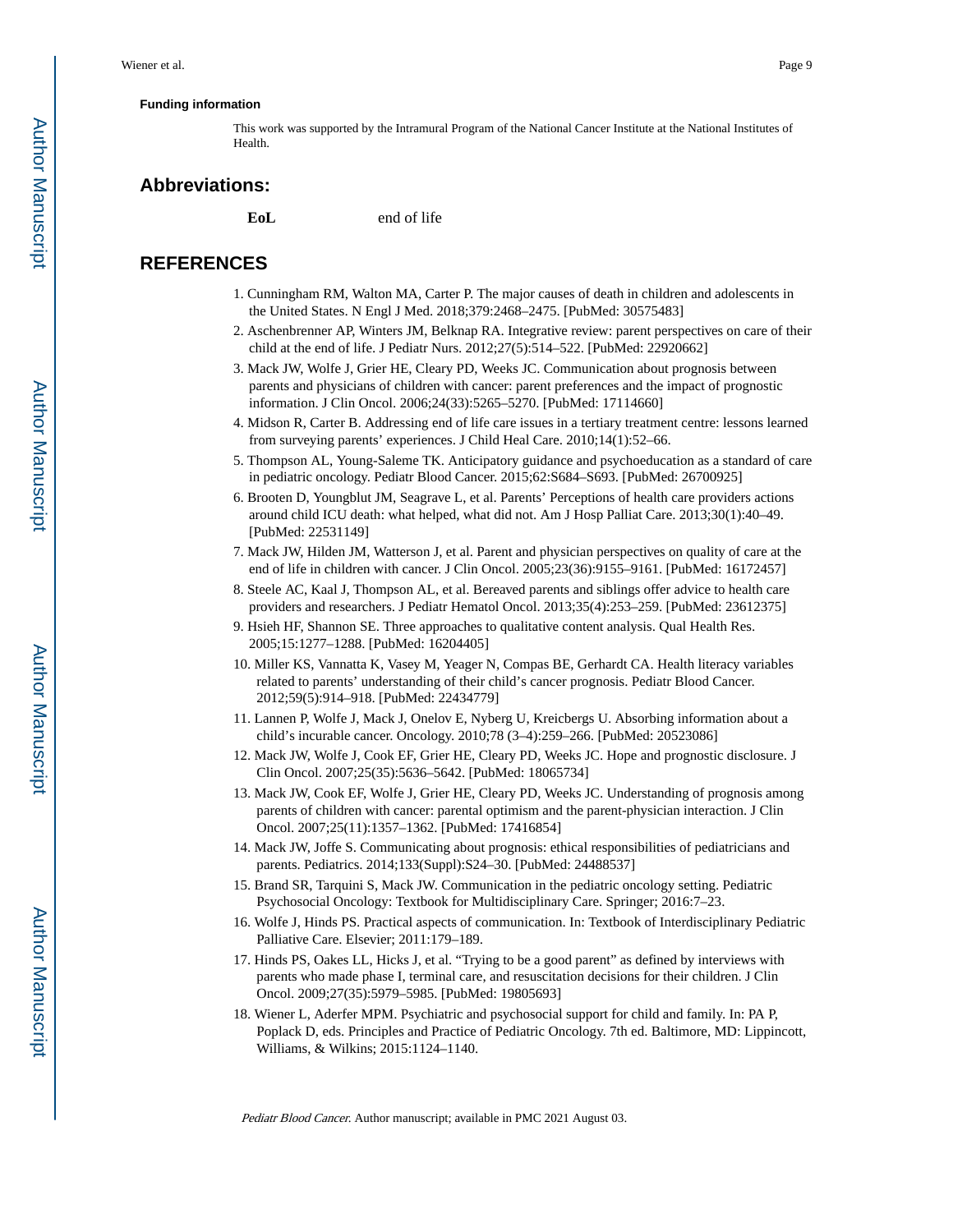- 19. Brand SR, Fasciano K, Mack JW. Communication preferences of pediatric cancer patients: talking about prognosis and their future life. Support Care Cancer. 2017;25(3):769–774. [PubMed: 27747479]
- 20. Bluebond-Langner M I know, do you? A study of awareness, communication and coping in terminally ill children. In: Schoenberg B, Carr AC, Kutscher AH, Peretz D, Goldberg IK, eds. Anticipatory grief. New York: Columbia University Press; 1974;171–181.
- 21. Dallas RH, Kimmel A, Wilkins ML, et al. Acceptability of family-centered advanced care planning for adolescents with HIV. Pediatrics. 2016;138(6). pii: e20161854. 10.1542/peds.2016-1854. [PubMed: 27940700]
- 22. Wiener L, Zadeh S, Battles H, et al. Allowing adolescents and young adults to plan their end-of-life care. Pediatrics. 2012;130(5):897–905. [PubMed: 23045560]
- 23. Hinds PS, Drew D, Oakes LL, et al. End-of-life care preferences of pediatric patients with cancer. J Clin Oncol. 2005;23(36):9146–9154. [PubMed: 16172453]
- 24. Wiener L, Feudtner C, Hinds P, Wolfe J, Mack J. Deeper conversations need not wait until the end. J Clin Oncol. 2015;33(33):3974. [PubMed: 26282649]
- 25. Wiener L, Zadeh S, Wexler LH, Pao M. When silence is not golden: engaging adolescents and young adults in discussions around end-oflife care choices. Pediatr Blood Cancer. 2013;60(5):715– 718. [PubMed: 23483724]
- 26. Sisk BA, Bluebond-Langner M, Mack J, Wiener L, Wolfe J. Prognostic disclosure to children: truth telling in the past, present and future. Pediatrics. 2016;138(3):e20161278 [PubMed: 27561728]
- 27. Himelstein BP, Hilden JM, Boldt AM, Weissman D. Pediatric palliative care. N Engl J Med. 2004;350(17):1752–1762. [PubMed: 15103002]
- 28. Snaman JM, McCarthy S, Wiener L, Wolfe J. Pediatric palliative care in oncology: it's all in the family. J Clin Oncol. in press.
- 29. Zadeh S, Pao M, Wiener L. Opening end-of-life discussions: how to introduce Voicing My CHOiCES, an advance care planning guide for adolescents and young adults. Palliat Support Care. 2015;13(3):591–599. [PubMed: 24622210]
- 30. Jacobs S, Perez J, Cheng YI, Sill A, Wang J, Lyon ME. Adolescent end of life preferences and congruence with their parents' preferences: results of a survey of adolescents with cancer. Pediatr Blood Cancer. 2015;62(4):710–704. [PubMed: 25545105]
- 31. Mack JW, Wolfe J, Cook EF, Grier HE, Cleary PD, Weeks JC. Peace of mind and sense of purpose as core existential issues among parents of children with cancer. Arch Pediatr Adolesc Med. 2009;163(6): 519–524. [PubMed: 19487607]
- 32. Nyborn JA, Olcese M, Nickerson T, Mack JW. "Don't try to cover the sky with your hands": parents' experiences with prognosis communication about their children with advanced cancer. J Palliat Med. 2016;19(6):626–631. [PubMed: 27115314]
- 33. Finella C, Huijer HAS, Benini F, et al. IMPaCCT. Standards pädiatrischer palliativversorgung in Europa. Monatsschr Kinderheilkd. 2008;156(11):1114–1120.
- 34. Jackson AC, Stewart H, O'Toole M, et al. Pediatric brain tumor patients: their parents' perceptions of the hospital experience. J Pediatr Oncol Nurs. 2007;24(2):95–105. [PubMed: 17332423]
- 35. Ångström-Brännström C, Engvall G, Mullaney T, et al. Children undergoing radiotherapy: Swedish parents' experiences and suggestions for improvement. PLoS One. 2015;10:e0141086. [PubMed: 26509449]
- 36. Van Der Geest IMM, Darlington ASE, Streng IC, Michiels EMC, Pieters R, Van Den Heuvel-Eibrink MM. Parents' experiences of pediatric palliative care and the impact on long-term parental grief. J Pain Symptom Manage. 2014;47(6):1043–1053. [PubMed: 24120185]
- 37. Schmidt P, Otto M, Hechler T, Metzing S, Wolfe J, Zernikow B. Did increased availability of pediatric palliative care lead to improved palliative care outcomes in children with cancer. J Palliat Med. 2013;16(9):1034–1039. [PubMed: 23901834]
- 38. Groh G, Vyhnalek B, Feddersen B, Führer M, Borasio GD. Effectiveness of a specialized outpatient palliative care service as experienced by patients and caregivers. J Palliat Med. 2013;16(8):848–856. [PubMed: 23678854]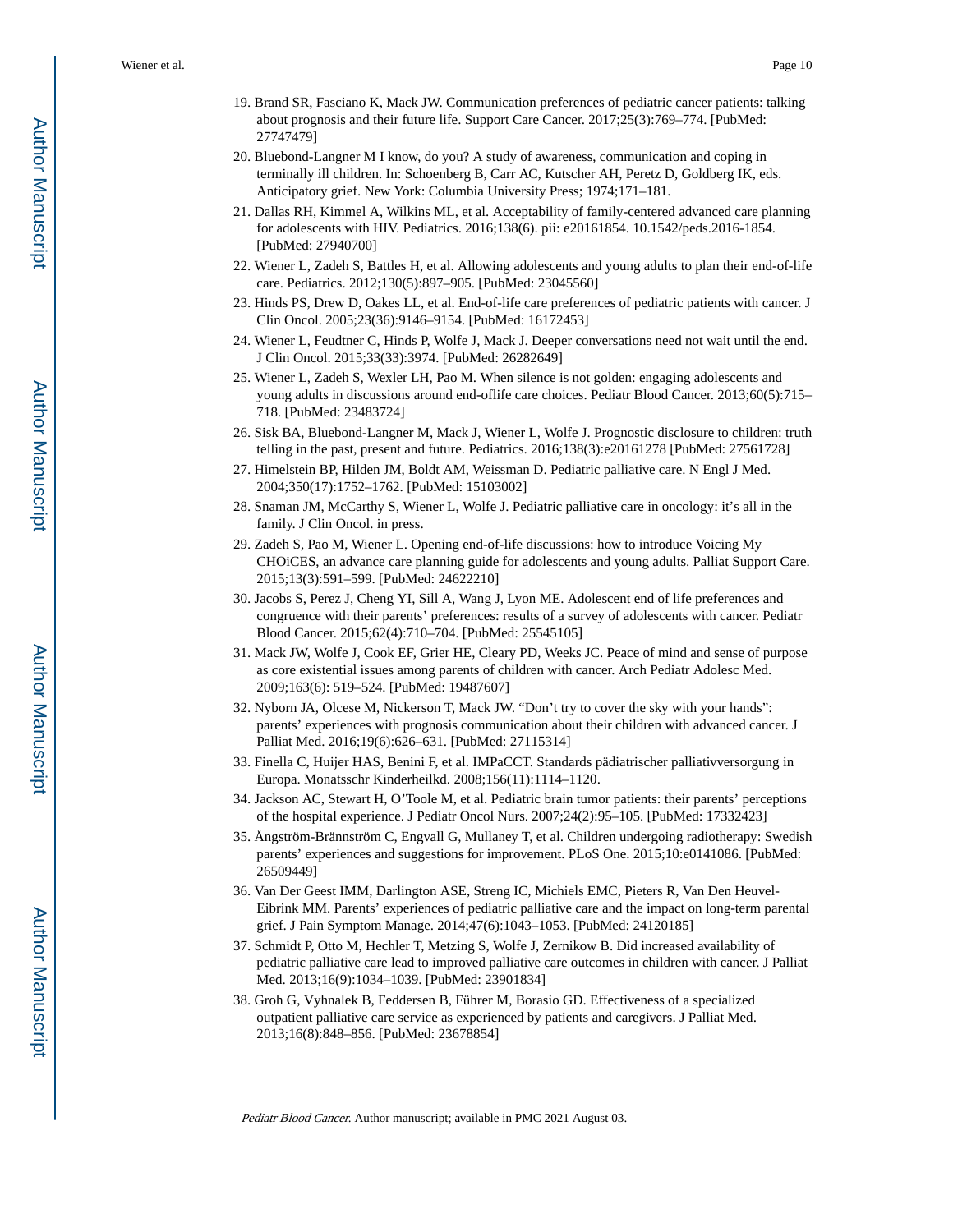- 39. Vern-Gross TZ, Lam CG, Graff Z, et al. Patterns of end-of-life care in children with advanced solid tumor malignancies enrolled on a palliative care service. J Pain Symptom Manage. 2015;50(3):305–312. [PubMed: 25891664]
- 40. Kassam A, Skiadaresis J, Alexander S, Wolfe J. Differences in end-of-life communication for children with advanced cancer who were referred to a palliative care team. Pediatr Blood Cancer. 2015;62(8):1409–1413. [PubMed: 25882665]
- 41. Surkan PJ, Kreicbergs U, Valdimarsdóttir U, et al. Perceptions of inadequate health care and feelings of guilt in parents after the death of a child to a malignancy: a population-based long-term follow-up. J Palliat Med. 2006;9(2):317–331. [PubMed: 16629562]
- 42. Valdimarsdóttir U, Kreicbergs U, Hauksdóttir A, et al. Parents' intellectual and emotional awareness of their child's impending death to cancer: a population-based long-term follow-up study. Lancet Oncol. 2007;8(8):706–714. [PubMed: 17644038]
- 43. Snaman JM, Kaye EC, Torres C, Gibson DV, Baker JN. Helping parents live with the hole in their heart: the role of health care providers and institutions in the bereaved parents' grief journeys. Cancer. 2016;122(17):2757–2765. [PubMed: 27244654]
- 44. Levine DR, Mandrell BN, Sykes A, et al. Patients' and parents' needs, attitudes, and perceptions about early palliative care integration in pediatric oncology. JAMA Oncol. 2017;3(9):1214–1220. [PubMed: 28278329]
- 45. Hilden J It is time to let in pediatric palliative care. Pediatr Blood Cancer. 2016;63(4):583–584. [PubMed: 26797913]
- 46. Rosenberg AR, Weaver MS, Wiener L. Who is responsible for delivering palliative care to children with cancer? Pediatr Blood Cancer. 2018;65(3). 10.1002/pbc.26889.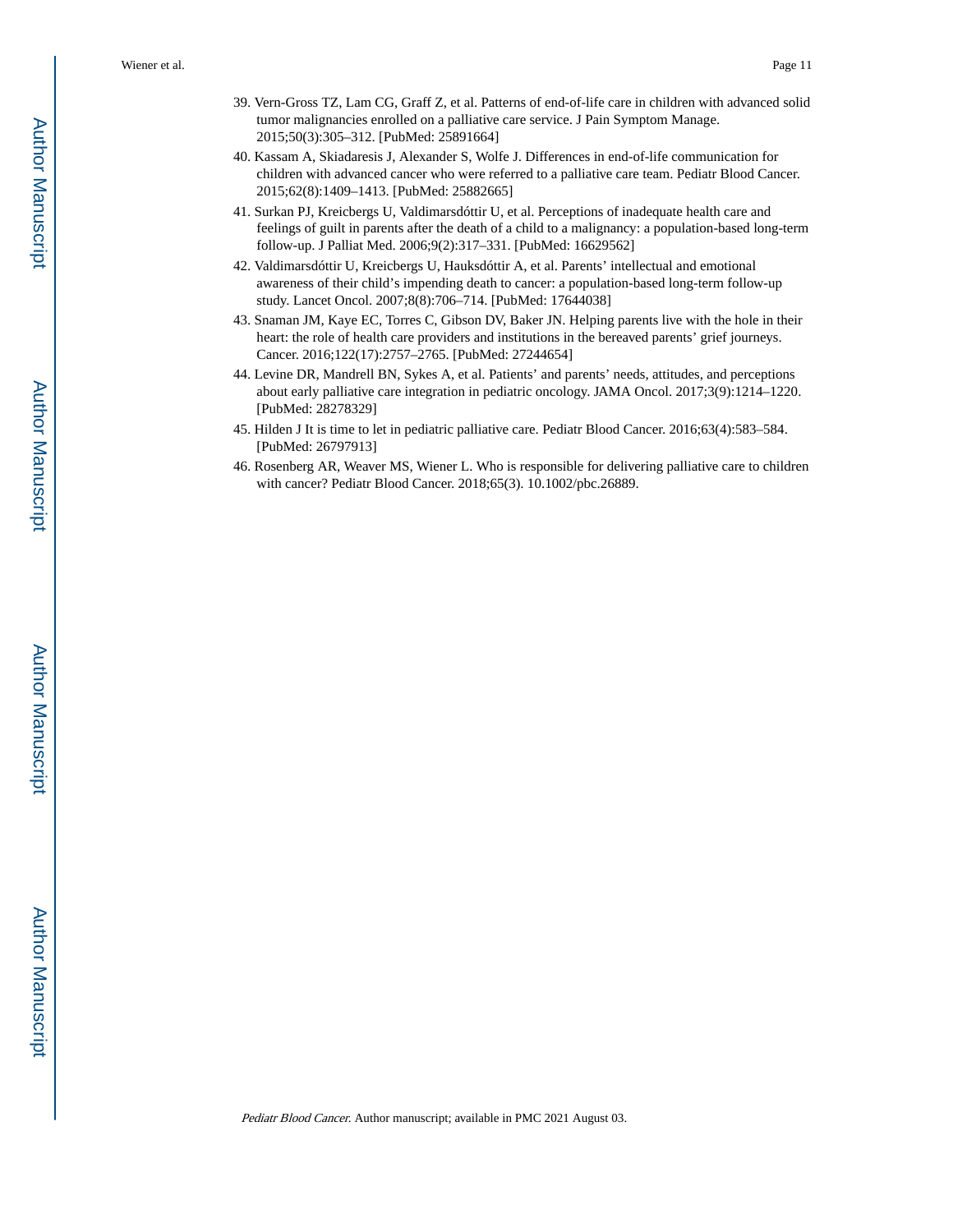#### **TABLE 1**

#### Participant characteristics  $(N = 131)$

| Characteristic                                  | N              | $\frac{0}{0}$ | Mean | <b>SD</b> |
|-------------------------------------------------|----------------|---------------|------|-----------|
| Female sex                                      | 101            | 77.1          |      |           |
| Relationship to child                           |                |               |      |           |
| Mother                                          | 98             | 74.8          |      |           |
| Father                                          | 29             | 22.1          |      |           |
| Grandparent                                     | $\mathfrak{D}$ | 1.5           |      |           |
| Other                                           | 2              | 1.5           |      |           |
| Has surviving child                             | 121            | 92.4          |      |           |
| Race                                            |                |               |      |           |
| Caucasian                                       | 125            | 95.4          |      |           |
| Non-Caucasian                                   | 5              | 3.9           |      |           |
| Missing                                         | 1              | 0.8           |      |           |
| Ethnicity                                       |                |               |      |           |
| Hispanic/Latino                                 | $\overline{4}$ | 3.1           |      |           |
| Not Hispanic/Latino                             | 112            | 85.5          |      |           |
| Unknown                                         | 7              | 5.3           |      |           |
| Missing                                         | 8              | 6.1           |      |           |
| Caregiver age, years <sup>a</sup>               |                |               | 48.4 | 7.3       |
| Child's diagnosis                               |                |               |      |           |
| Brain/spinal tumor                              | 42             | 32.1          |      |           |
| <b>Blood</b> cancer                             | 40             | 30.5          |      |           |
| Sarcoma                                         | 32             | 24.4          |      |           |
| Neuroblastoma                                   | $\tau$         | 5.3           |      |           |
| Other $\boldsymbol{b}$                          | 10             | 7.6           |      |           |
| Time period between child's diagnosis and death |                |               |      |           |
| Under 1 year                                    | 32             | 24.4          |      |           |
| $1-2$ years                                     | 51             | 38.9          |      |           |
| $3-5$ years                                     | 33             | 25.2          |      |           |
| Over 5 years                                    | 15             | 11.5          |      |           |
| Child in remission prior to death               | 69             | 52.7          |      |           |
| Child's age at death, years                     |                |               | 12.1 | 5.9       |
| Child's place of death                          |                |               |      |           |
| Home                                            | 62             | 47.3          |      |           |
| Hospital                                        | 56             | 42.7          |      |           |
| Hospice facility                                | 5              | 3.8           |      |           |
| Other                                           | 3              | 2.3           |      |           |
| Missing                                         | 5              | 3.8           |      |           |

 $N = 130$ .

b<br>Includes metastatic retinoblastoma, rhabdoid tumors, insular thyroid cancer, Wilms tumor, and one primary cancer type unknown.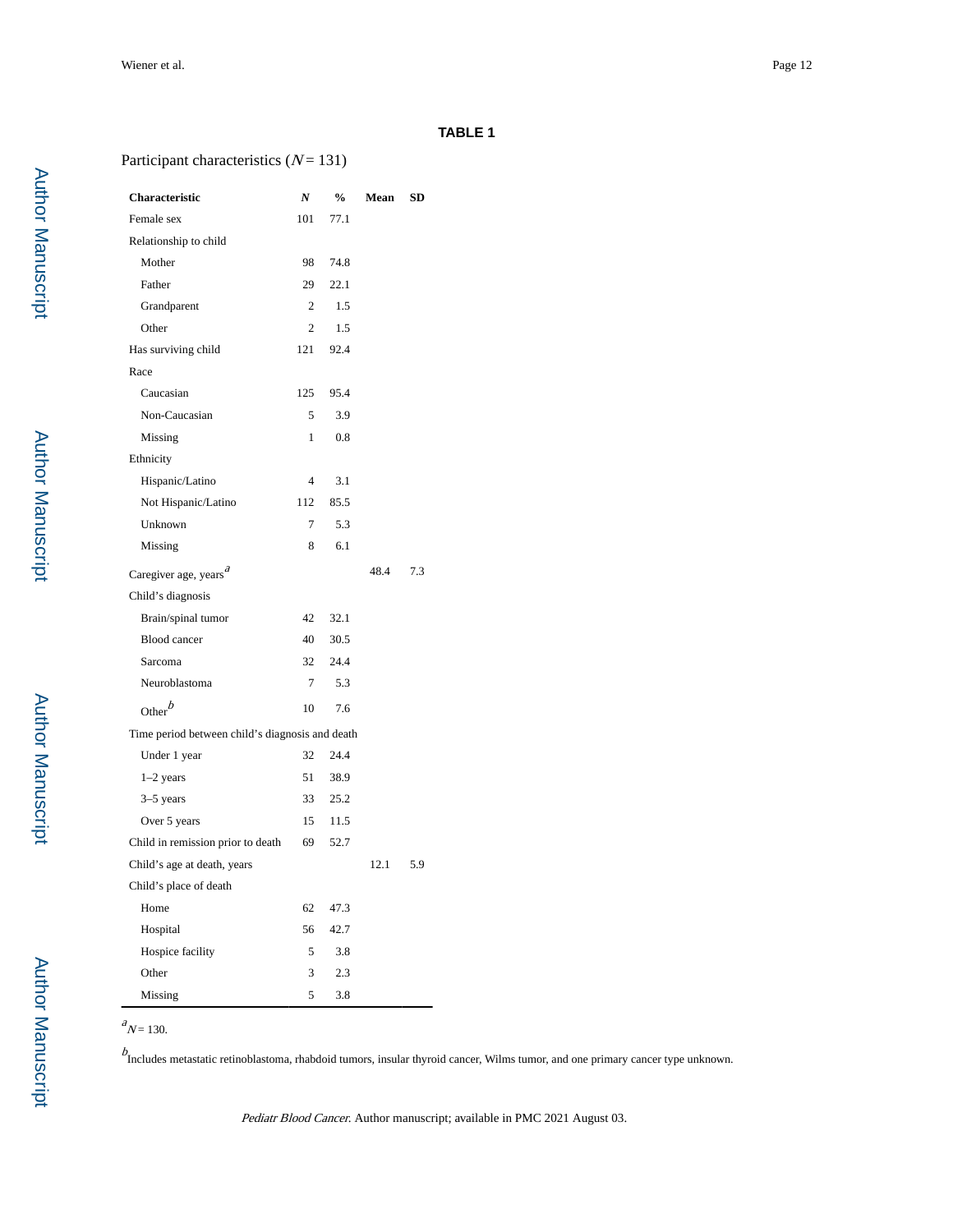|                                                                                              | N<br><b>TABLE</b>                                                                                                                                                                                                                                                                                                      |   |
|----------------------------------------------------------------------------------------------|------------------------------------------------------------------------------------------------------------------------------------------------------------------------------------------------------------------------------------------------------------------------------------------------------------------------|---|
|                                                                                              | Themes generated from responses to the question: "If you didn't feel prepared for the kind of medical and/or emotional problems your child experienced,                                                                                                                                                                |   |
| what would have been helpful?"                                                               |                                                                                                                                                                                                                                                                                                                        |   |
|                                                                                              | parents using<br>Number of                                                                                                                                                                                                                                                                                             |   |
| Theme                                                                                        | this code $n$<br>79 (%)<br><b>Example quote</b>                                                                                                                                                                                                                                                                        | Ш |
| Quality communication<br>about prognosis                                                     | 10 (13%)<br>"More honesty from her doctors. They should give more realistic probable outcomes about treatment not working instead of pushing the child<br>further when it obviously wasn't working."                                                                                                                   |   |
|                                                                                              | "In our case, physicians did not share with us that our son was dying. We learned this from two trusted nurses. Pain, abdomen filling up with<br>fluid, and difficulty breathing were major problems our son faced at the end of<br>problems could have resulted in better overall management of his traumatic death." |   |
| and changes to expect at<br>Quality communication<br>about medical events<br>the end of life | 34 (43%)<br>"I think the ICU team saw our history (multiple relapses, clinical trials, advanced cancer) and assumed we knew more than we did. Instead we<br>had never experienced intubation or any breathing support and it would have been helpful to have been given more information on what to<br>expect."        |   |
|                                                                                              | " information about what happens to the child's body  specific real information the things no one wants to talk about, but we face and<br>need to know."                                                                                                                                                               |   |
|                                                                                              | ag a parent what to expect physically should be given, allowing the parent to ask when they are ready."<br>"The option of tellin                                                                                                                                                                                       |   |
|                                                                                              | "We wanted to have family come but didn't have time because the team didn't talk with us about what to expect or tell us we should prepare<br>family."                                                                                                                                                                 |   |
| Understanding and<br>compassion from<br>providers                                            | 23 (29%)<br>psychologist and other team members would have spoken to [my child] during his illness to address any concerns that he<br>" I wish that the<br>had."                                                                                                                                                       |   |
|                                                                                              | patience, more questions asked to make sure we knew what was happening."<br>"More compassion,                                                                                                                                                                                                                          |   |
|                                                                                              | "Discussions with others that had experienced loss."                                                                                                                                                                                                                                                                   |   |
| Psychological support/<br>counseling                                                         | 13 (16%)<br>"A [counselor] was made available to my daughter during that process. Her counseling ended shortly before her terminal diagnosis and it was<br>never revisited. Parents are in such an emotional state, it didn't occur to me to                                                                           |   |
|                                                                                              | "My child was heavily medicated during his final days. I had to seek them out (psychologist and other team members) to talk to not the other<br>way around."                                                                                                                                                           |   |

Pediatr Blood Cancer. Author manuscript; available in PMC 2021 August 03.

9 (11%)

Understanding and compassion from Understanding and<br>compassion from<br>providers

"We need doctors, nurses and social workers who truly understand what this is like for the child and the family. Too often we were made to feel that we were being too demanding. My son suffered too much and was never treated as the courageous young man he was."

"We need doctons, nurses and social workers who truly understand what this is like for the child and the family. Too often we were made to<br>feel that we were being too demanding. My son suffered too much and was never treat

Author Manuscript

Author Manuscript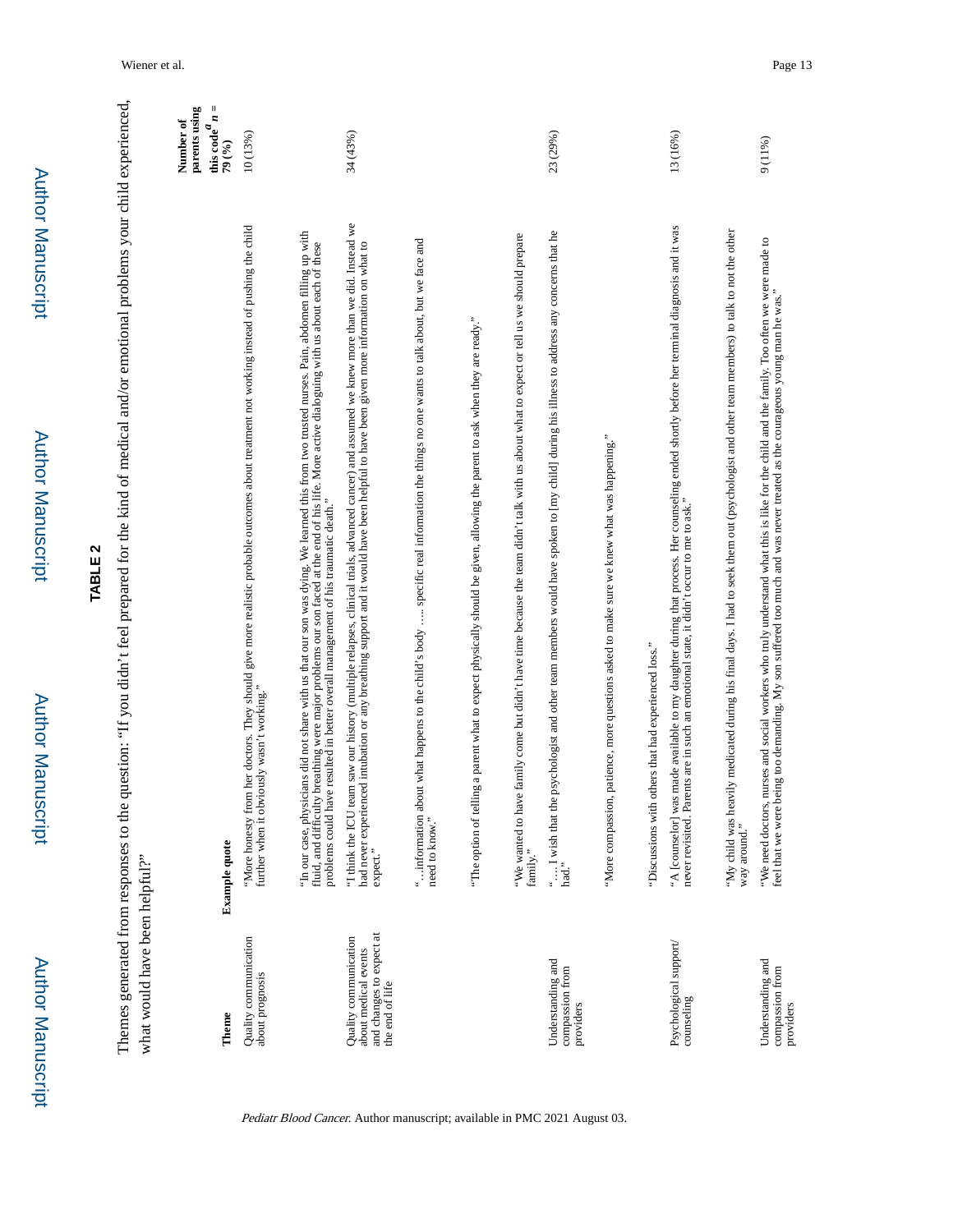| heme                       | <b>Example quote</b>                                                                                                                                                                                                                                                                                   | this code $n =$<br>parents using<br>Number of<br>79 (%) |
|----------------------------|--------------------------------------------------------------------------------------------------------------------------------------------------------------------------------------------------------------------------------------------------------------------------------------------------------|---------------------------------------------------------|
| <b>Additional services</b> | meds at my home BEFORE she needed them. Waiting for people to answer voicemails and to have time come assess her, is<br>I don't think the support needs to be clinical. It just needs to be caring people, caring for people, and that's what we received."<br>Pain and sedation<br>waiting too long." | 7 (9%)                                                  |

"For someone to take over the everyday living things so that I could spend more time with her." "For someone to take over the everyday living things so that I could spend more time with her."

A umbers in this table reflect the percentage and number of responses to this theme. Parents often reflected more than one theme. Numbers in this table reflect the percentage and number of responses to this theme. Parents often reflected more than one theme.